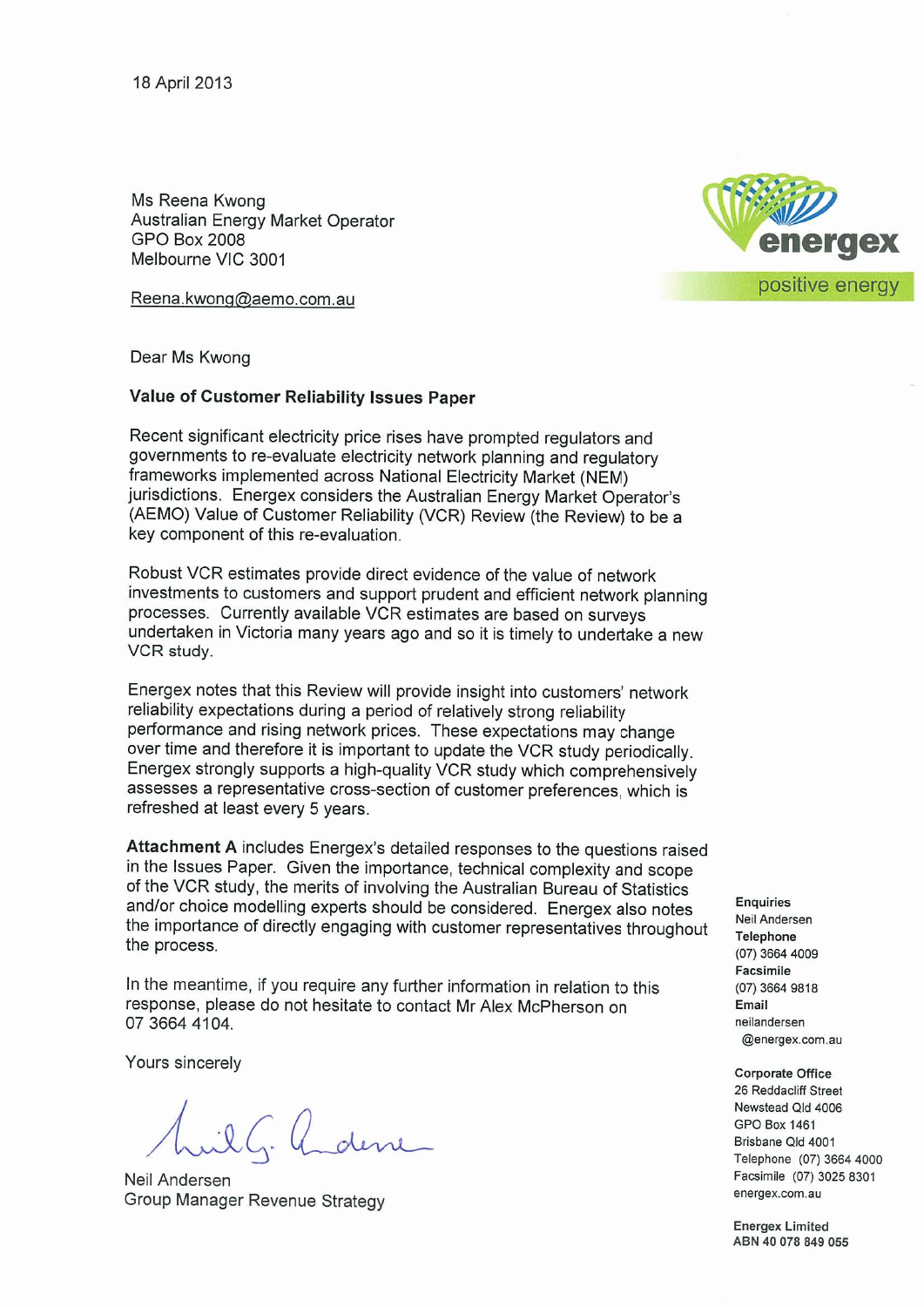## **Attachment A**

# **Question 1 - In what planning contexts should the VCR be applied?**

# **Question 2 - In what network regulation contexts should the VCR be applied?**

Consistent with the Productivity Commission's Draft Report on Electricity Network Regulatory Frameworks, Energex considers that reliability targets, whether incorporated into a reliability incentive scheme or not, could be informed by a robust and contemporary VCR measure. VCR estimates can be used to estimate the marginal benefit to customers of improved reliability. In combination with an estimate of the marginal costs of improved reliability, the estimate of marginal benefits can be used to establish efficient reliability targets.

The AER uses estimates of the VCR to inform the reliability targets in the Service Target Performance Incentive Scheme (STPIS).

More broadly, it is important to determine the role that reliability targets and security standards will play in future regulatory frameworks. A number of reviews into input and output based network performance standards are currently being undertaken at the national level and in Queensland. Energex considers that reliability targets could be set by the jurisdictional regulator and it is important there is harmony between these jurisdictional targets and any STPIS targets set by the AER. The methods by which these targets are met should be the responsibility of the DNSP, noting the incentives already in place to invest efficiently in network and non-network alternatives (e.g. the RIT-D and regulatory determinations).

## **Question 6- For AEMO's 2013 review, should VCRs be calculated on a regional or sector-specific basis? Why?**

# **Question 7 - How could sector-specific VCRs be re-weighted to reflect geographical considerations?**

Energex supports a high quality VCR study with samples of appropriate size to determine sector-specific (agricultural, small commercial, large commercial/industrial and domestic) VCRs. Distributors are likely to have customer information by network tariff, so it may be worth working with DNSPs to map sector-specific classifications to network tariffs at a high level. If DNSPs have sufficient information regarding the customer tariff information for each feeder, this sector-specific information can therefore be used to develop feeder-based VCRs for each distribution network (for use in the STPIS), as well as localised/geographic VCRs for reliability investment evaluation. Depending upon the sample sizes available, it would also be useful to consider regional disaggregation noting that electricity prices pressures can differ across regions which may influence willingness to pay results.

It is also very important that regulators and Governments recognise that VCR estimates, even at sector levels, will not result in the perfect allocation of the reliability investment and cost-reflective pricing. Network investments are not undertaken on a customer-by-customer basis or on a sector-by-sector basis. Industrial customers on a feeder with a high proportion of domestic customers may experience a level of supply reliability (driven by a largely domestic VCR) below that which those industrial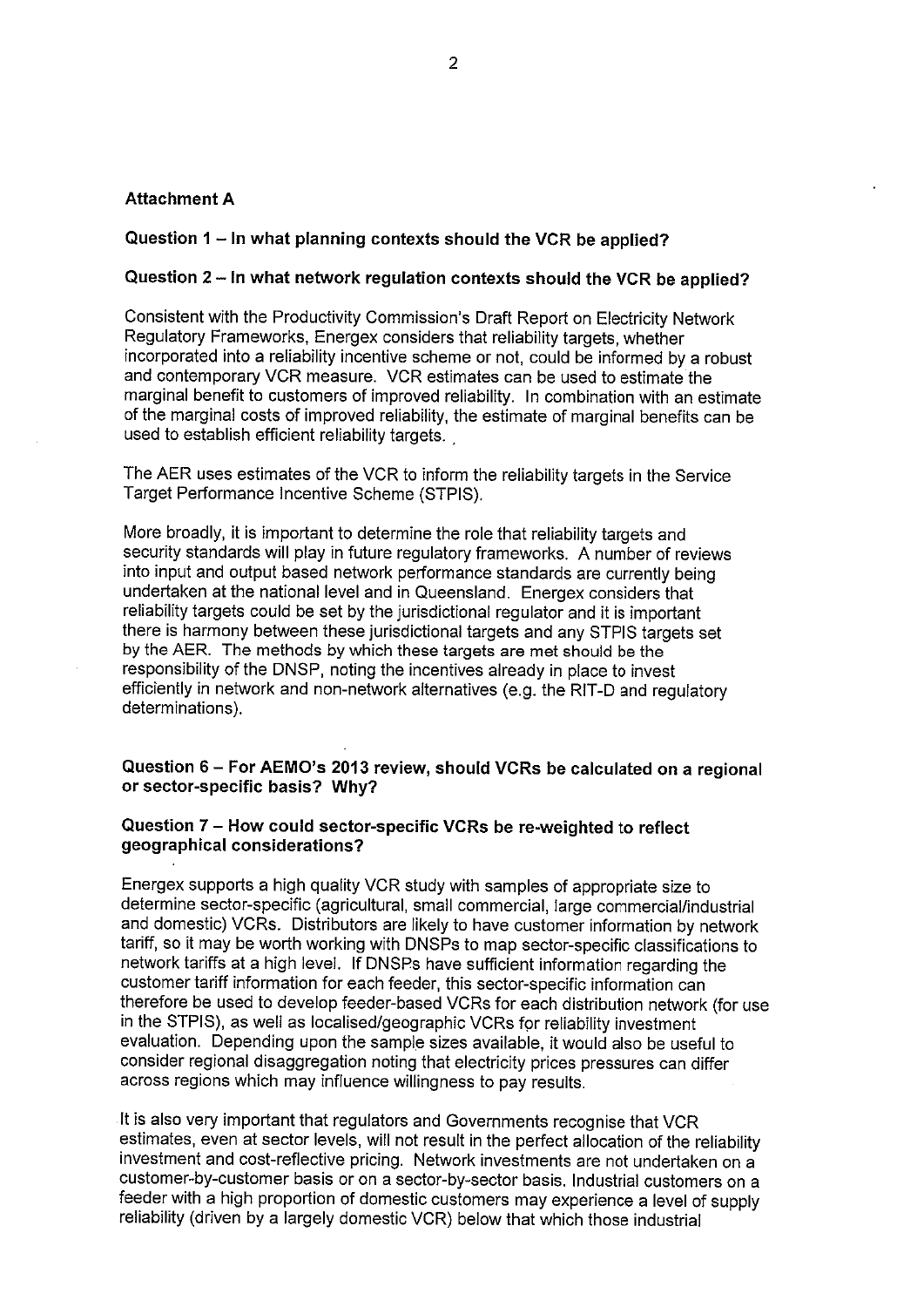customers were willing to pay for. Also, network prices, unlike network investment and reliability outcomes, are not location-specific. A residential customer on an industrial feeder receiving a higher level of reliability than it is willing to pay for, may face a network price which is reflective of average reliability investment levels across the entire distribution network. If the distribution network is largely serving domestic customers, this customer will be receiving a cross-subsidy. Further, not all customers within a sector experience the same level of economic loss from outages because of the nature of their operations and whether they have generation back-up.

## **Question 8 - How should AEMO assess which approach (or combination of approaches) is the most appropriate to deriving VCR while considering the contexts of its application?**

#### **Question 9 - Which approach (or combination of approaches) to deriving VCR should AEMO consider employing? Are there any other possible approaches not listed?**

It is important that customer preferences and the non-financial costs of outages have been taken into account when reliability targets are set. Contingent valuation approaches (where customers are asked directly about their willingness to pay to avoid outages) can be difficult for respondents to conceptualise and respond to accurately. On these bases Energex supports a survey-based choice modelling approach to determine the VCRs. Choice modelling, which asks customers to assess various price/service offerings, best reflects a competitive market environment where customer would receive a range of choices and would take into account both financial and nonfinancial impacts of choosing a particular option.

If properly calibrated and with large and representative samples, Energex's considers a choice modelling approach to be the most effective approach. The choice modelling experiences in South Australia and New Zealand indicate that it requires additional effort in questionnaire development and data analysis leading to longer lead times and higher costs.<sup>1</sup> However, it should be assessed the extent to which these costs are oneoff costs, which will not be re-incurred during the future revisions of the study.

Energex believes that updates at least every 5 years, but possibly every 3 years, should be undertaken to ensure that the VCRs are contemporary. AEMO should take into account the cost estimates it receives when assessing the timing of the VCR studies.

#### **Question 11 - Should specific indexing of VCR measures be applied? If so, what types of indexing would be appropriate and how often should the index be applied?**

As a robust and comprehensive VCR survey requires significant investment, it is important to ensure that it is not only undertaken robustly in the first instance but that it is indexed annually to remain reflective of customers' values. Energex supports the VCR being adjusted each year using the Consumer Price Index.

<sup>&</sup>lt;sup>1</sup> See Oakley Greenwood Final Report 'Valuing Reliability in the National Electricity Market' March 2011 page 38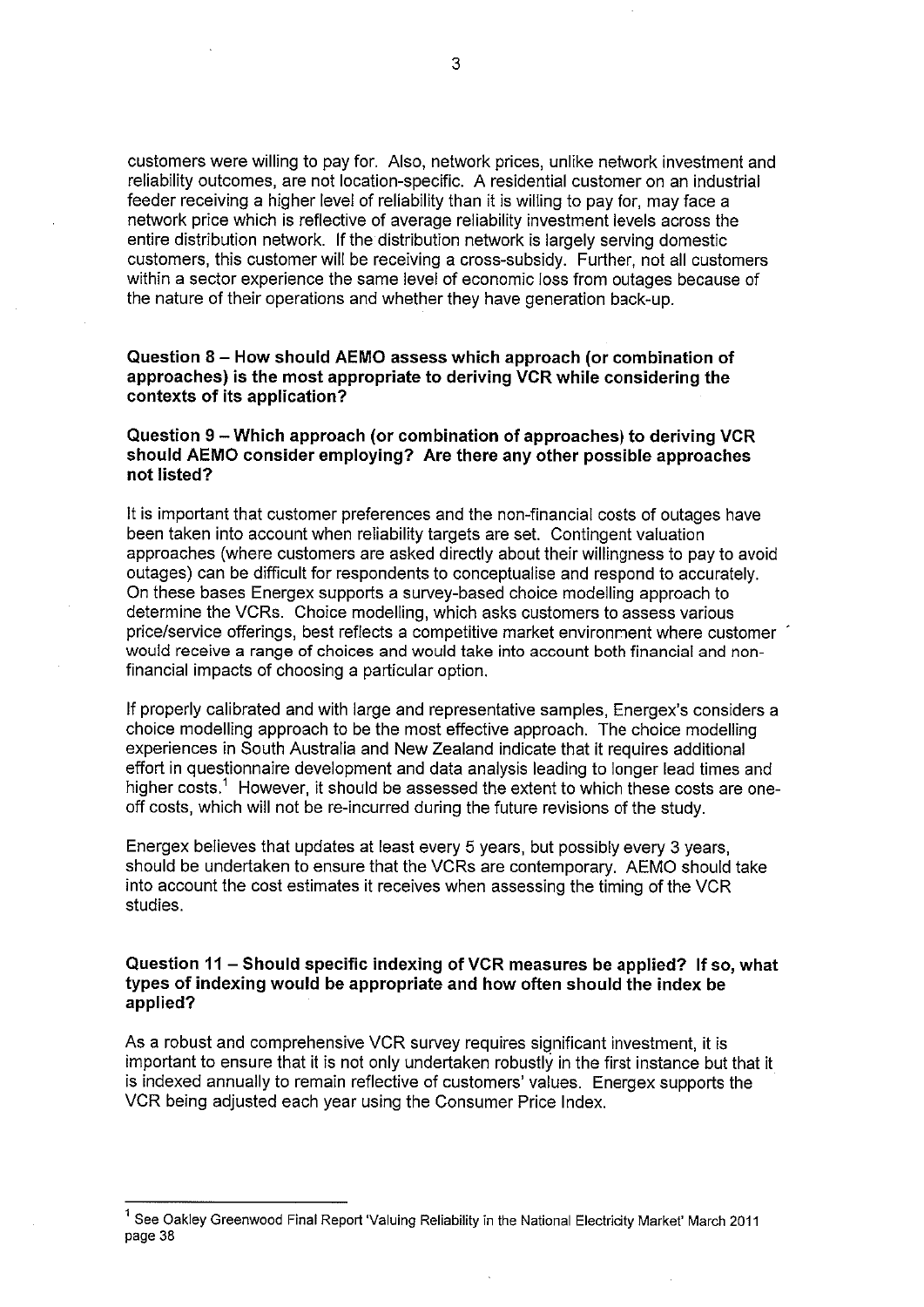## **Question 12-What strategies or approaches should be used to overcome apparent anomalies and biases in previous VCR surveys?**

It is generally acknowledged that existing VCRs have several methodological shortcomings through the limited nature of questions asked and small sample sizes. It is important that VCRs reflect outages that occur at differing times (not all outages occur at the worst possible time).

Energex notes that the following areas for improvement for future VCR surveys were identified by Oakley Greenwood in its recent Final Report on NSW Value of Customer Reliability:

- More attention and resource devoted to methods for securing better response rates and participation by larger customers and other small but important parts of the network, such as CBD feeders;
- Further investigation of the impact of survey delivery method on response rate and the quality of responses;
- Mitigation choices offered to residential customers should be updated every time the VCR survey is undertaken;
- Additional work is warranted with regard to the very high VCR among small business customers. It may be worthwhile using the Economic Principle of Substitution for very small business customers; and
- A more robust comparison of the results of VCR approach with those of choice modelling for willingness to pay and willingness to accept should be considered.

#### **Question 13 - Should contingent valuation or other survey methodologies be used to allow higher values to be placed on residential customer inconvenience from interruptions?**

Yes, otherwise VCR for domestic customers may be inappropriately low and result in under-investment on domestic feeders.

## **Question 14- ls survey data on the cost of momentary interruptions likely to be useful to the transmission planning process? What applications of VCRs are likely to benefit most from more information about momentary interruption costs?**

Energex is unable to comment on whether the cost of momentary interruptions is likely to be useful to the transmission planning process.

However, it should be noted that momentary interruptions (MAIFI) are currently included in the AER's National STPIS and are weighted at 8% of the value of SAIFI. This 8% figure was based on a South Australian willingness to pay study undertaken by KPMG in 2003.